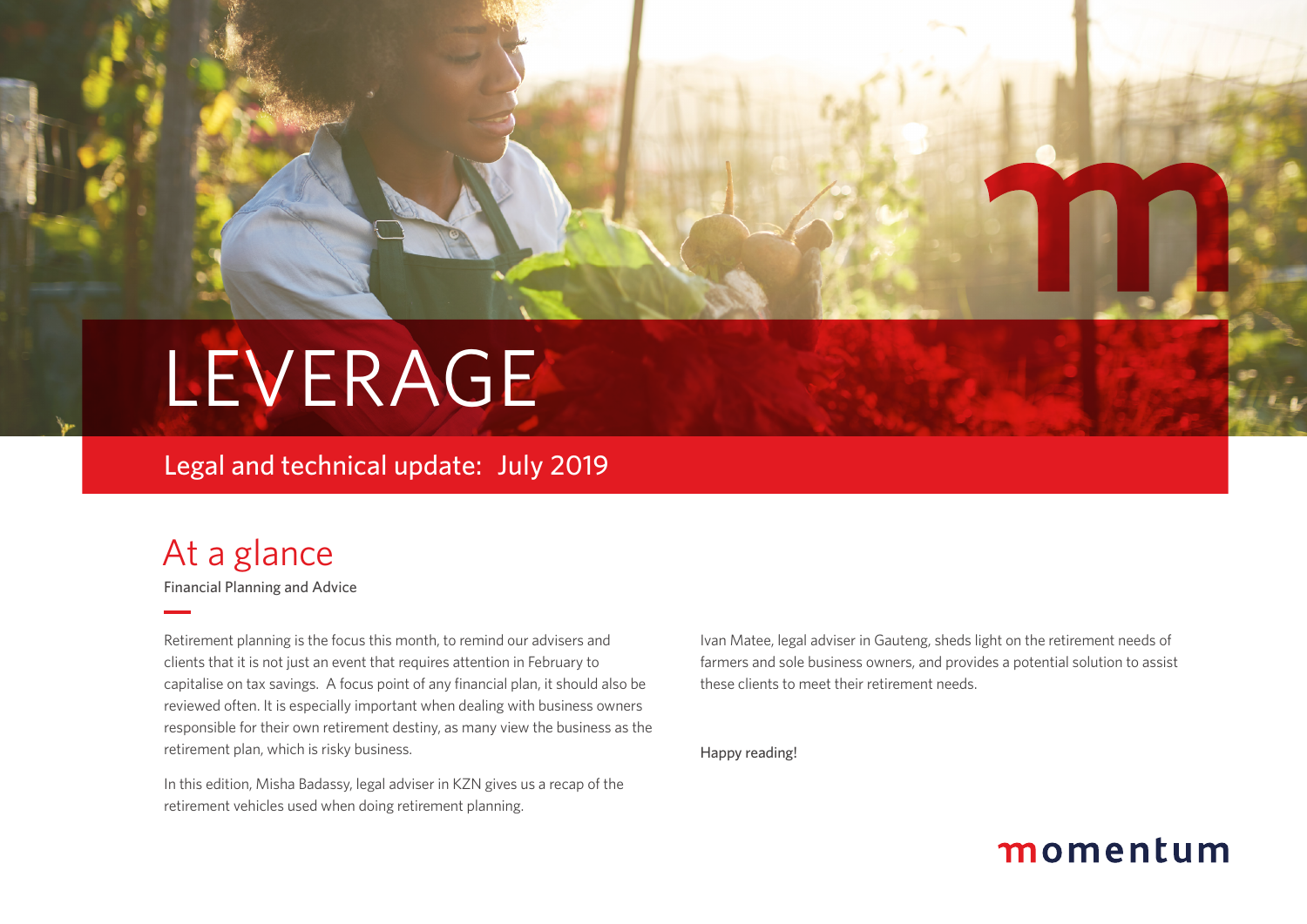## Using retirement funds as a primary retirement planning vehicle

#### By Misha Badassy, Legal Adviser, MIS KZN

One of the most challenging tasks for a financial planner is to advise on something that is intangible, let alone something that one cannot reap the benefits of over the short term. Without the individual's insight into its potential value when they no longer enjoy a steady income, advising such an individual remains a challenge. For many people, retirement remains an abstract concept. South Africans are not making adequate financial provision for this stage of their lives, while they are not taking full advantage of the tax benefits of saving for retirement using retirement planning vehicles.

From there this article, which focuses on retirement planning, specifically on retirement planning vehicles, tax and legislative efficiencies, as well as the advantage of initiating retirement planning as soon as possible to maximise the benefits.

#### Retirement planning vehicles

The most common retirement planning vehicles include pension, provident, retirement annuity, and preservation funds. However, there are other platforms that can also be used to save for retirement, such as tax-free savings accounts, unit trusts and endowments. One does not have to select one at the exclusion of others – most retirement plans will consist out of a combination of these vehicles.

A retirement annuity is a retirement fund used by individuals, as an employer/employee relationship is not required to qualify for membership. Pension and provident funds, on the other hand, are employment-based retirement funds and membership is generally a condition of employment. A preservation fund is a retirement vehicle specifically designed to preserve benefits for retirement. Proceeds of pension or provident funds may be transferred to a preservation fund in the event of dismissal, retrenchment, or resignation. A recent amendment to the Income Tax Act resulted in the ability to preserve retirement benefits as well, either by transferring it to a retirement annuity or a preservation fund.

Once a person reaches retirement, a compulsory annuity is a common vehicle used to cater for post-retirement income. More on this later.

#### Tax efficiency

The legislation that govern these vehicles include the Pension Funds Act, Income Tax Act, Long Term Insurance Act and Estate Duty Act.

Retirement funds are exempt from income tax (which includes capital gains tax (CGT) and dividends withholding tax (DWT)), and all income earned while invested in the retirement fund accrues tax-free. When a portfolio used in the retirement vehicle is invested in dual listed shares (listed on the SA stock exchange and a foreign exchange) a small DWT implication can be experienced due to the foreign dividends taxes being withheld abroad. Even though it is reflected on the statement, it was in fact withheld abroad. Another benefit is that it is not included in the dutiable estate for estate duty purposes.

Contributions to retirement funds are tax deductible, up to certain limits. The maximum tax deduction in a tax year is limited to the greater of 27.5% of taxable income or remuneration, subject to an annual ceiling of R350 000. This include contributions made during the current tax year and contributions rolled over from the previous tax year (disallowed contributions).

If disallowed contributions have still not been deducted when the member retires, it will be deducted from any retirement fund lump sum to determine the taxable lump sum. If a surplus of disallowed contributions remain after lump sums were taken, it will be offset against compulsory annuity income as an exemption.

From 1 January 2016, all disallowed contributions as at the date of death of a taxpayer will be included as an asset in the estate of the deceased – this was introduced to deter people from using retirement funds to avoid paying estate duty.

All of the above tax advantages and incentives are aimed at encouraging individuals to save for retirement.

#### **Example: Tax savings and maximising an RA contribution**

Mr. X who is 30 years old, earns a salary of R500 000 per year. Let us take a look at the difference in savings if he chooses his retirement savings at 15% versus the maximum savings of 27.5%. We ignore other deductions for illustrative purposes.

#### Scenario 1: Mr. X's retirement savings contributions at 15%

#### Salary: R500 000

Retirement contribution: R500 000 x 15% = R75 000 Taxable Income: R500 000 – R75 000 = R425 000 Annual tax paid: R86 655 (using 2019/20 tax tables)

#### Scenario 2: Mr. X's retirement savings contributions at 27.5%

Salary: R500 000

Retirement contribution: R500 000 x 27.5% = R137 500

Taxable income: R500 000 – R137 500 = R362 500

Annual tax paid: R72 194.50 (using 2019/20 tax tables)

By taking advantage of the tax deduction limits, Mr. X can save an additional R14 460.50 on his annual taxes.

One must consider the impact of the larger contribution on the cash flow of the client as in some cases, even though the tax saving is attractive, the client's cash flow might not allow for such a saving.

#### Protection against creditors

Section 37A of the Pension Funds Act determines that pension benefits are not reducible, transferable, or executable. In terms of Section 37B, pension benefits do not form part of the assets in the insolvent estate of members and may not in any way be attached or appropriated by the trustee of the insolvent estate

LEVERAGE | July 2019 *Continued on next page*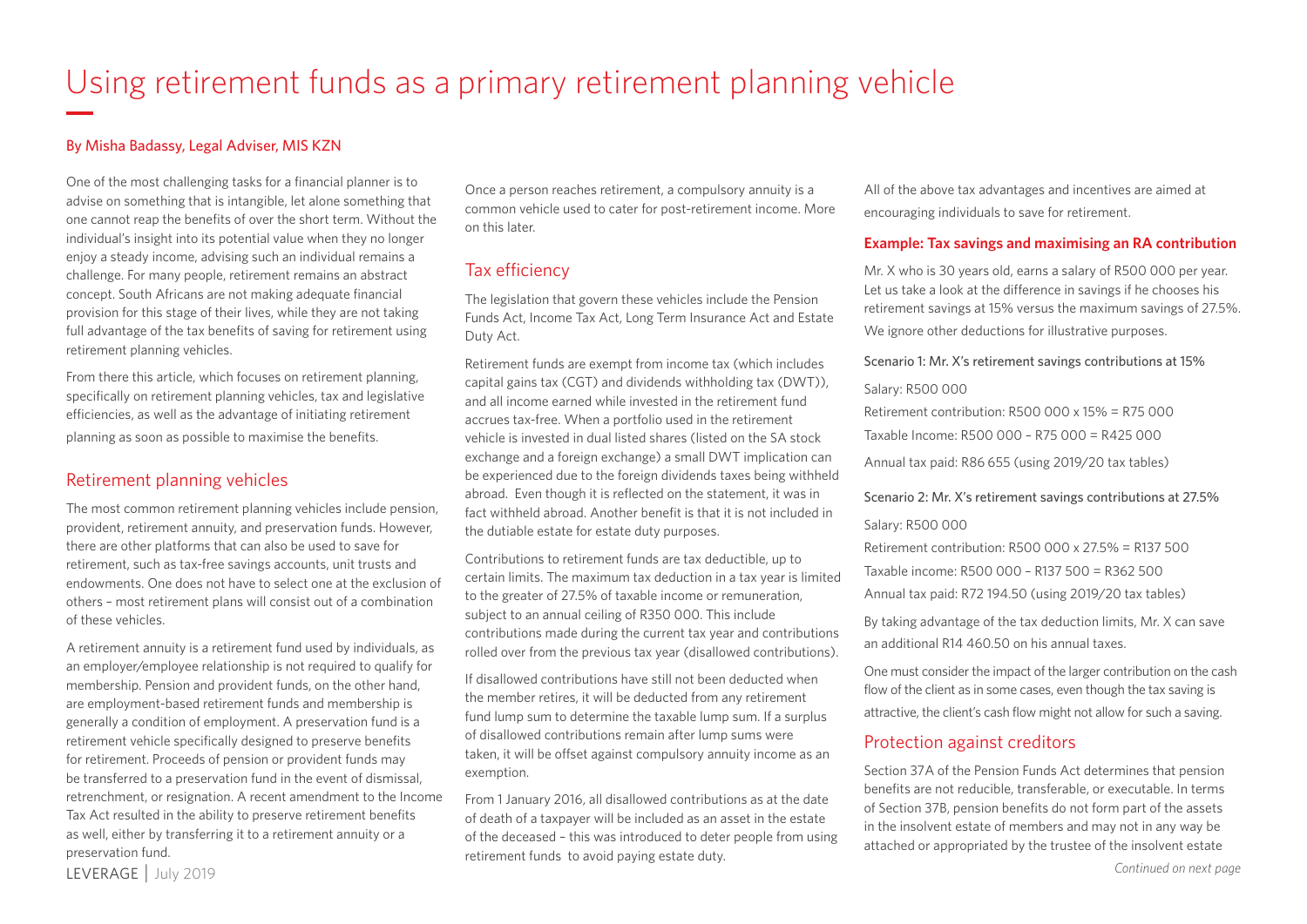*Continued from previous page*

or by the creditors. Therefore the member's benefit is protected while invested in the retirement fund.

Section 37D permits certain deductions from a member's retirement fund benefit. These include amounts due in respect of housing loans granted by the fund/employer or for which the fund/employer agreed to stand surety, pension interests awarded to former spouses on divorce, maintenance claims awarded against the member and the fund, damages due to an employer caused by a member's misconduct, or any other amounts specifically approved by the Registrar.

#### Regulation 28

Regulation 28 of the Pension Funds Act limits the extent to which retirement funds may invest in particular assets or in particular asset classes such as equities, bonds, property, and cash. The most important Regulation 28 asset class limits are: equity 75%, listed property 25% and offshore assets 30%. Regulation 28 effectively forces investors to diversify their investment into a mix of asset classes.

#### Access to retirement funds

Members of retirement annuities must wait until the minimum age of 55 before they can retire from the fund and access the funds. There are exceptions when members can gain access, namely if the paid-up value is less than R7 000, the member emigrates, or the member becomes permanently disabled. Divorce is another exception, however it benefits the member's former spouse and not the member. In the case of divorce, the court can make an order in terms of which the non-member spouse may be allowed access to a portion of the benefit.

The retirement date, in respect of pension and provident funds, is determined by the fund rules and is generally from the age of 55 onwards. The retirement date for income tax purposes is the day on which the member formally retires from the fund. If a member resigns or is retrenched prior to retirement, the entire resignation benefit will be accessible.

There are two types of preservation funds, namely pension preservation, and provident preservation funds. Practice Note 1/2012 states: "A member exiting their former occupational fund can access a portion of their benefit in cash before transferring to the pension preservation fund or provident preservation fund. Such a transfer is tax-neutral and does not preclude the member from accessing a further once-off withdrawal benefit in the pension preservation fund or provident preservation fund."

At retirement, the rules of pension, retirement annuity, or pension preservation funds regulate that the member may take up to one-third of the funds in cash, and the remaining funds must be applied to provide for a monthly pension. If the value of the retirement benefit is less than R247 500 (de minimis rule) the full amount can be taken as a lump sum.

Provident funds (including provident preservation funds) still allow for full accessibility at retirement.

#### Income-providing investments post retirement

The funds remaining in the retirement fund (after the lump sum was taken) is commonly referred to as compulsory funds and must be transferred to a compulsory annuity to provide a monthly income. There are various options available – the most common are a traditional life annuity and a living annuity.

The traditional life annuity provides for a fixed income for the lifetime of the annuitant. The investment risk is carried by the insurer and not the annuitant, as the income is determined at inception of the annuity and will then be payable as per the contractual provisions. When investing in a traditional life annuity, there are different options:

• Fixed annuity (single life)

The investor receives a fixed annuity amount, determined at a rate of interest fixed in the agreement. The annuity will continue to pay until the death of the investor. It does provide the option to have a guaranteed period, which can be up to 15 years. The longer the guaranteed period is, the smaller the initial annuity will be. If the investor dies before the guaranteed period has expired, the annuity will continue to pay for the balance of the guaranteed period.

#### Fixed annuities (joint life)

This option will pay until the death of the investor, after which it will continue to pay the surviving spouse until the death of such spouse (it can be any other person). If a guaranteed period is built in and the investor and his or her spouse both die before the guaranteed period has expired, the annuity will continue for the balance of the guaranteed period in favour of the nominated beneficiary.

• Capital preservation plan

A combination of a compulsory annuity and a life insurance policy, the investor selects a fixed annuity and uses a portion of that annuity that is payable every month to pay for the premiums on a life policy. In the event of death, it will pay a death benefit equal to the amount invested in the annuity on retirement.

Where a living annuity is selected, the annuitant will carry the investment risk attached to the investment, but the capital in the underlying investment is never lost and will be available for beneficiaries upon the death of the annuitant. The income is selected by the annuitant and can be reviewed annually; it may not be less than 2.5% and not more than 17.5% (per annum) of the capital amount. As mentioned, the annuitant chooses the underlying assets and there are no guarantees. An annuitant may commute the living annuity in full if the value of the annuity falls below R50 000, where any value of the annuity was previously commuted for a single sum, and R 75 000 where a lump sum was not previously taken.

### Emigration

Members belonging to pension, provident fund, and retirement annuities who decide to emigrate before reaching the retirement age may withdraw their benefit.

As from 1 March 2019, this rule includes members of preservation funds.

#### Retirement lump sums and taxation

There are two categories of lump sum benefits: withdrawal lump sums and retirement/death lump sums, including severance benefit lump sums. The tax tables that apply are as follows: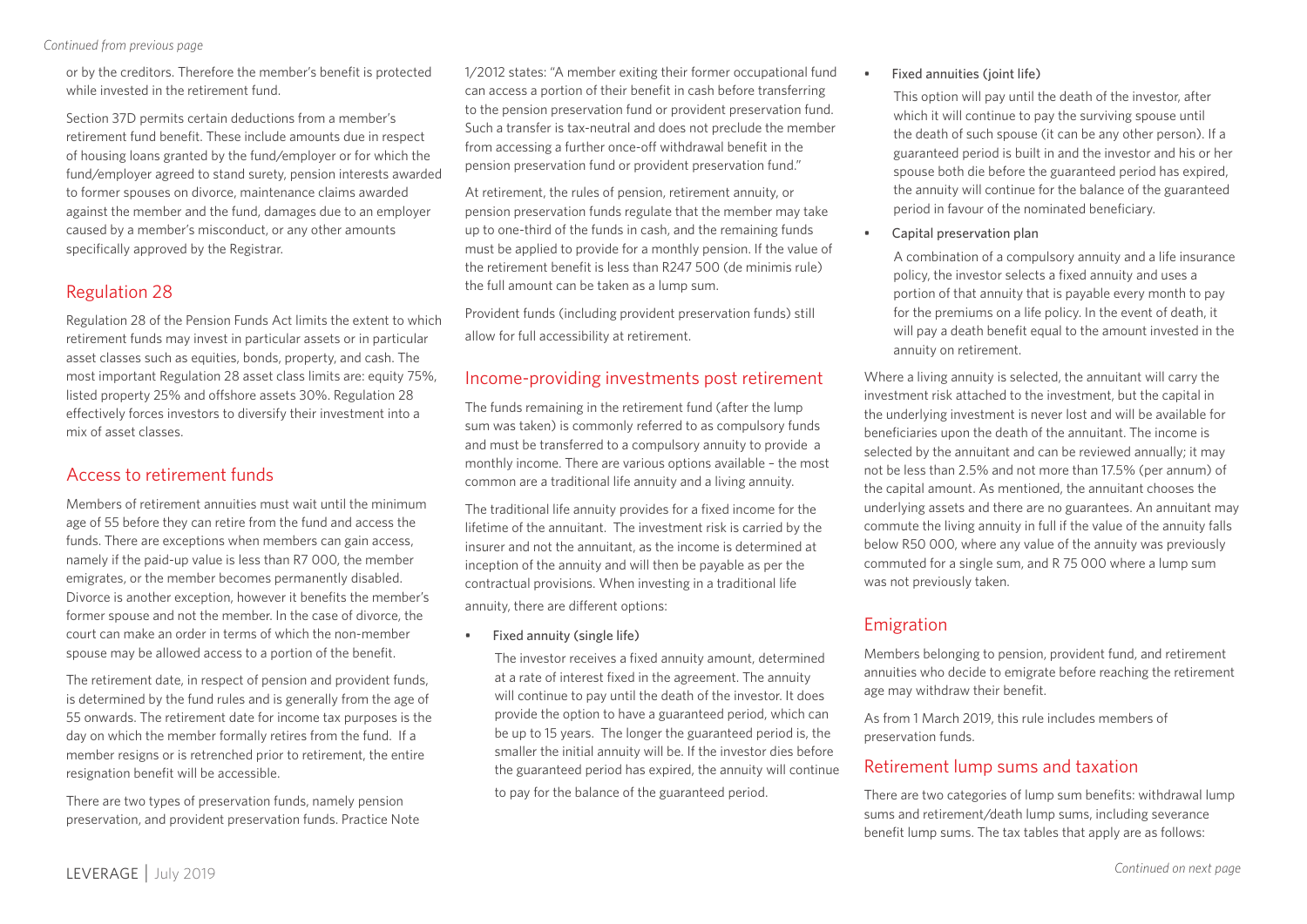*Continued from previous page*

#### Withdrawal benefit

| Taxable income (R) | Rate of tax (R)                               |
|--------------------|-----------------------------------------------|
| $0 - 25000$        | $0\%$                                         |
| 25 001 - 660 000   | 18% of taxable income above 25,000            |
| 660 001 - 990 000  | 114 300 + 27% of taxable income above 660 000 |
| 990.001 and above  | 203 400 + 36% of taxable income above 990 000 |

#### Retirement and death benefits or severance benefits

| Taxable income (R)  | Rate of tax (R)                                 |
|---------------------|-------------------------------------------------|
| $0 - 500000$        | 0% of taxable income                            |
| 500 001 - 700 000   | 18% of taxable income above 500 000             |
| 700 001 - 1 050 000 | 36 000 + 27% of taxable income above 700 000    |
| 1050 001 and above  | 130 500 + 36% of taxable income above 1 050 000 |

Each time a member takes a lump sum, it is aggregated to those taken before when calculating the tax payable. Therefore, each lump sum taken will potentially move the taxpayer into a higher tax bracket, as per the tax table. Aggregation applies in respect of the following lump sums:

- Retirement lump sums lump sums received on or after 1 October 2007;
- Withdrawal lump sums lump sums received on or after 1 March 2009; and
- Severance benefit lump sums received after 1 March 2011.

When determining the tax payable, a tax credit will be awarded for the lump sums received before (where tax was potentially paid). However, the tax credit is not necessarily equal to the actual tax paid, as it is calculated using the relevant tax table in this last instance.

#### Options at resignation:

Upon resignation from an employer, the member of a pension or provident fund can elect to withdraw the benefit as a lump sum. However, they will be subjected to the withdrawal tax tables. To avoid this,it is recommended that members rather transfer to an approved fund and preserve their benefits.

#### The following table represents the tax-free transfers:

|    | <b>APPROVED FUND</b>      | <b>TO APPROVED FUND</b> |
|----|---------------------------|-------------------------|
|    | Pension fund              | 1,2,5                   |
| 2. | Preservation pension      | 1,2,5                   |
| 3. | Provident fund            | 1, 2, 3, 4, 5           |
| 4. | Preservation provident    | 1, 2, 3, 4, 5           |
| 5. | <b>Retirement Annuity</b> | כ                       |

Note – when a member transfers from a provident fund to a pension fund or a retirement annuity, the member must be made aware that the rules of the pension or retirement annuity fund will apply. In terms of these rules, the member may be restricted from accessing a maximum of one third at retirement. Where a member of a pension fund transfers to a provident preservation fund, that transfer will be subject to tax.

#### Options at retrenchment:

A severance benefit will be taxed according to the retirement lump sum scale. The retrenched employee will not have a choice in the matter and cannot transfer the severance benefit to any other fund to prevent or delay taxation.

#### Options at retirement:

When members access their retirement benefit they are taxed according to the retirement tax table. The compulsory portion, invested in a compulsory annuity, will provide a monthly pension.

Formula to determine tax payable on lump sums:

- 1. Determine the lump sum;
- 2. Aggregate previous withdrawal/ retirement/severance benefits. Take note of the transaction date;
- 3. Deduct previously disallowed contributions;
- 4. Deduct pre-1998 benefits if the fund is from a public fund;
- 5. This results in the taxable lump sum. Take note to apply the correct scale;
- 6. Calculate tax previously paid on the amount that was aggregated (using current tax table); and

7. Deduct the tax as calculated in step 6, from the tax calculated in step 5.

#### **Example**

Mr. X resigns from ABC Pension Fund on 1 August 2018. He takes his full retirement fund interest of R100 000 in cash. Disallowed contributions of R50 000 rolled over. In October 2008 he resigned from a fund and accessed an amount of R100 000, on which he paid tax. In June 2009, he resigned from another pension fund and received a benefit to the sum of R500 000.

The calculation on the after tax amount that he will receive from the sum of R100 000 will be as follows:

R100 000 + R500 000 (previous lump sums  $= R 600 000$ .

(NB: We ignore the sum of R100 000 taken in October 2008, as we only take into account withdrawals received on or after 1 March 2009.)

R600 000 – R50 000(disallowed  $contributions$ ) = R 550 000.

Tax payable on R550 000 = R94 500.

Tax payable on R500 000 = R85 500 (using the same tax table as above to determine tax on previously received lump sums).

R94 500 – R85 500 = R9 000 tax payable.

The after tax lump sum is R 100 000 – R9 000 = R91 000.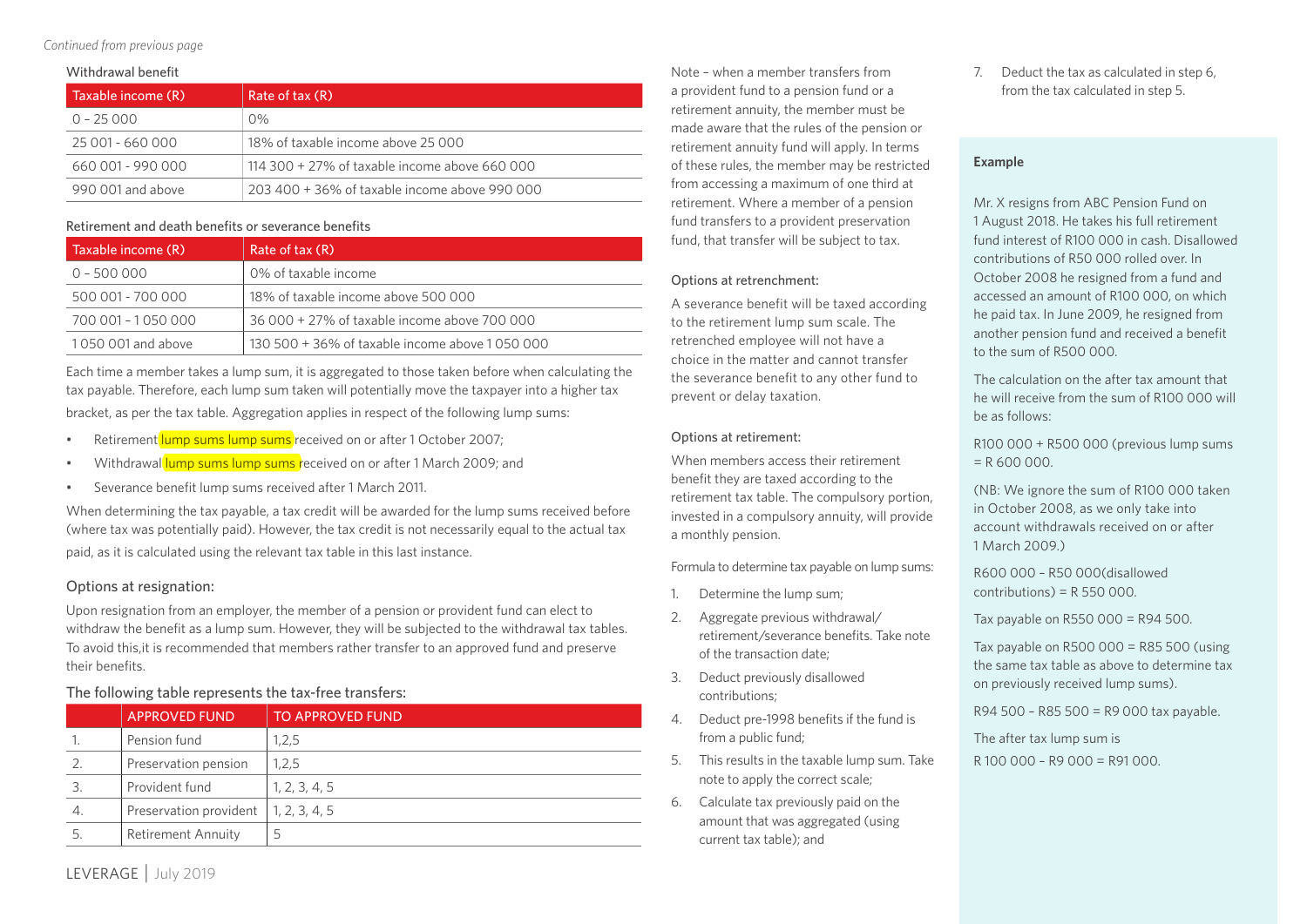### Alternative retirement planning: focus on farmers

#### By Ivan Matee, Legal Adviser, Financial Planning and Advice

According to a recent survey, at least 51% of South African retirees cannot make ends meet: 33% still have debt, and 53% still support adult dependants. The survey further indicates that most South Africans cannot afford to retire and are forced to continue working after retirement. The findings are supported and confirmed in the latest index by Momentum and Unisa on financial wellness of South African households. The Momentum/Unisa survey confirms that only 17% of households indicated that they have enough money to retire.

Feldman D.C., in his article titled "The decision to retire early", defines retirement planning as the exit from an organisational position or career path of considerable duration, taken by an individual after middle age with the intention of reduced psychological commitment to work thereafter. A concern about an adequate income during retirement is an important factor that influences many individuals when choosing a retirement age.

Research has also shown that finances are the strongest single predictor of the decision to retire. People are generally more likely to leave the workforce if they can financially afford to retire.

Though retirement planning works differently for each individual group, however, the purpose of this article is to highlight the challenges unique to farmers and provide an alternative retirement solutions.

#### Farming in a nutshell

Farmers pour their hearts and souls into their farming businesses. Most farmers plough profits generated from their farming activities back into their farming business, and don't have separate savings for retirement. Also, they don't earn a monthly salary, but derive their income from profits made during the sale of livestock or harvests. As their income depends on what they have to sell, it is variable: seasonal, quarterly, or even annually.

Generally, farmers work on the farm until they pass away, or are prevented from working owing to ill health. Those who don't have retirement plans in place should consider the impact of an economic downturn or the negative effect that other developments may have on the farming sector. Like other business owners, farmers want the farm to continue after their retirement or death, but as the sole business owner, the farmer has to identify a possible successor or buyer. Where a son is involved in the business and wishes to continue with it post the farmer's death, succession planning can be solved for within the family.

#### Contributing to a retirement annuity fund.

A retirement plan is part of a comprehensive financial plan, while the correct financial product forms the cornerstone of such a plan. As farmers are generally self-employed and operate the farm as a

sole proprietor, they don't belong to an employer-provided pension or provident fund. Therefore, when considering a financial product that best suits a farmer's retirement plan, a retirement annuity is a viable alternative that also best suits a farmer's retirement plan. Bigger farms may be able to set up a retirement benefit for all employees, including the farmer/owner of the business.

Whenever the farmer receives profits or an income from the farm, they can contribute to a retirement annuity fund. As a retirement fund for natural person that is not linked to employment, contributing to a retirement fund makes it possible for the farmer to accumulate retirement capital.

Monthly, annual or ad hoc contributions can be made, and these contributions may be tax deductible (within the legislated limits): the maximum contributions to all retirement funds that may be deducted in a year of assessment is equal to the lesser of:

- R 350 000, or
- 275% of the lesser of
	- Remuneration (as defined in the Fourth Schedule to the Income Tax Act and excluding retirement fund lump sums and severance benefits); or
	- Taxable income(as defined by the Income Tax Act, but excluding retirement fund lump sums, severance benefits and disregarding the tax deductions claimed for donations made to a public benefit organisation, but including taxable capital gains); or
	- Taxable income excluding taxable gains.

Upon reaching retirement age, which is anytime from the age of 55 years, the member may access the accumulated savings. The member will be entitled to a maximum of one-third as a cash lump sum (subject to tax), while the remaining two-thirds will be applied to provide the member with an annuity for their lifetime.

#### A living buy-and-sell: an alternative retirement plan for farmers.

A living buy-and-sell is another retirement option for farmers and business owners who would like to retire at some point. They would usually enter into a living buy-and-sell with a son, family member, or another buyer interested in purchasing the farm but cannot afford to do so financially.

To build up capital to one day fund the buy-and-sell, the parties will usually use an investment product such as an endowment or a sinking fund. A linked flexible investment into collective investment schemes can also fulfil this purpose. In the case of an endowment or a sinking fund, the owner of such a product will be the intended purchaser.

The investment will pay out at maturity, timed to coincide with the farmer or business owner's desired retirement date. This option is suitable for people who do not have retirement savings, or who do not have not have sufficient savings. At maturity, and when the farmer/business owner

LEVERAGE | July 2019